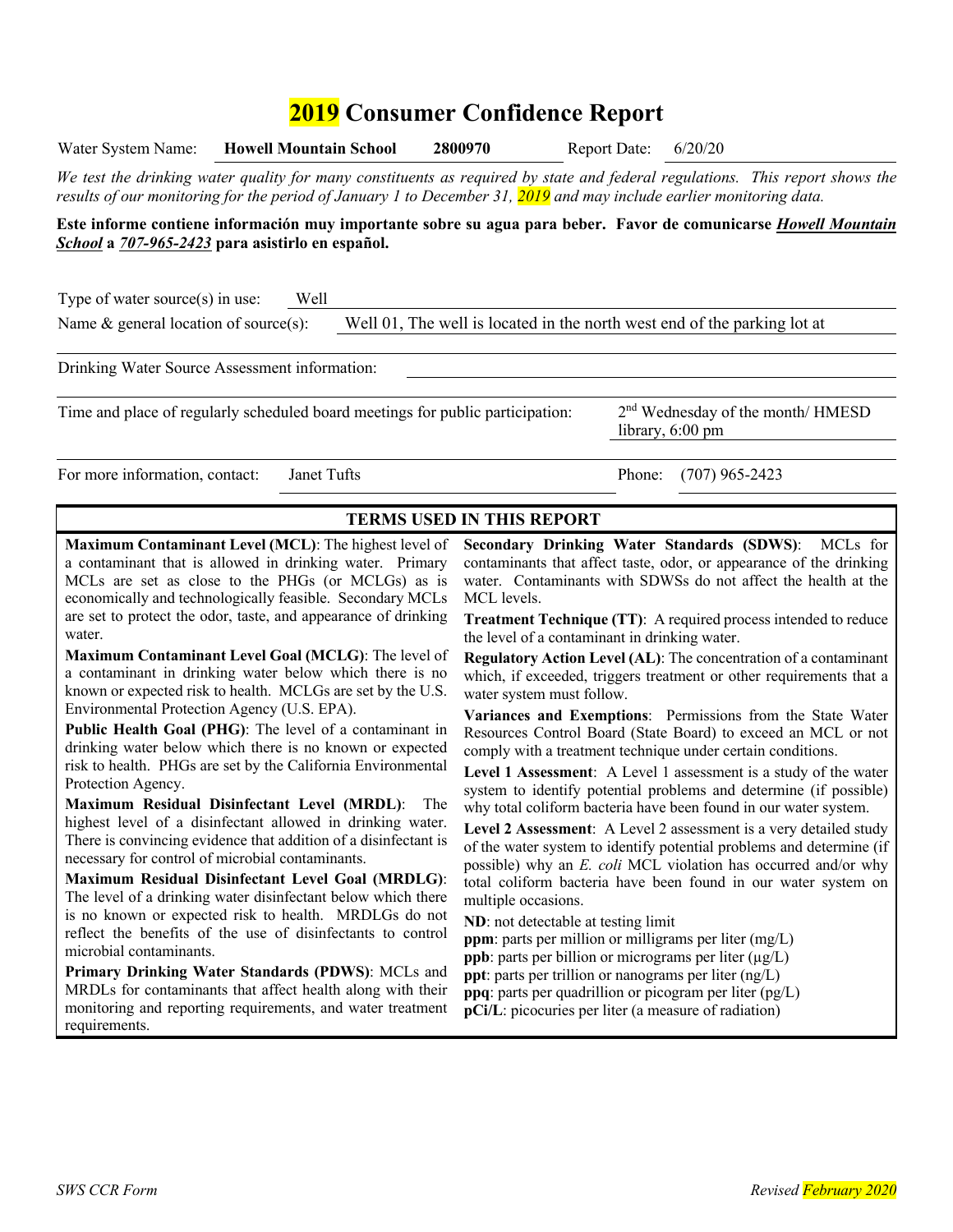**The sources of drinking water** (both tap water and bottled water) include rivers, lakes, streams, ponds, reservoirs, springs, and wells. As water travels over the surface of the land or through the ground, it dissolves naturally-occurring minerals and, in some cases, radioactive material, and can pick up substances resulting from the presence of animals or from human activity.

#### **Contaminants that may be present in source water include:**

- *Microbial contaminants*, such as viruses and bacteria, that may come from sewage treatment plants, septic systems, agricultural livestock operations, and wildlife.
- *Inorganic contaminants*, such as salts and metals, that can be naturally-occurring or result from urban stormwater runoff, industrial or domestic wastewater discharges, oil and gas production, mining, or farming.
- *Pesticides and herbicides*, that may come from a variety of sources such as agriculture, urban stormwater runoff, and residential uses.
- *Organic chemical contaminants*, including synthetic and volatile organic chemicals, that are byproducts of industrial processes and petroleum production, and can also come from gas stations, urban stormwater runoff, agricultural application, and septic systems.
- *Radioactive contaminants*, that can be naturally-occurring or be the result of oil and gas production and mining activities.

**In order to ensure that tap water is safe to drink**, the U.S. EPA and the State Board prescribe regulations that limit the amount of certain contaminants in water provided by public water systems. The U.S. Food and Drug Administration regulations and California law also establish limits for contaminants in bottled water that provide the same protection for public health.

**Tables 1, 2, 3, 4, 5, and 6 list all of the drinking water contaminants that were detected during the most recent sampling for the constituent**. The presence of these contaminants in the water does not necessarily indicate that the water poses a health risk. The State Board allows us to monitor for certain contaminants less than once per year because the concentrations of these contaminants do not change frequently. Some of the data, though representative of the water quality, are more than one year old. Any violation of an AL, MCL, MRDL, or TT is asterisked. Additional information regarding the violation is provided later in this report.

| <b>TABLE 1 - SAMPLING RESULTS SHOWING THE DETECTION OF COLIFORM BACTERIA</b>                                                                                                                                                                                                                                                      |                                            |                                              |                                                            |                                                                                                                                                  |     |             |                                                                            |                                                                                                                                           |
|-----------------------------------------------------------------------------------------------------------------------------------------------------------------------------------------------------------------------------------------------------------------------------------------------------------------------------------|--------------------------------------------|----------------------------------------------|------------------------------------------------------------|--------------------------------------------------------------------------------------------------------------------------------------------------|-----|-------------|----------------------------------------------------------------------------|-------------------------------------------------------------------------------------------------------------------------------------------|
| Microbiological<br><b>Contaminants</b><br>(complete if bacteria detected)                                                                                                                                                                                                                                                         | <b>Highest No. of</b><br><b>Detections</b> |                                              | No. of Months<br>in Violation                              | <b>MCL</b>                                                                                                                                       |     | <b>MCLG</b> | <b>Typical Source of</b><br><b>Bacteria</b>                                |                                                                                                                                           |
| Total Coliform Bacteria<br>(state Total Coliform Rule)                                                                                                                                                                                                                                                                            | (In a month)<br>Ω                          |                                              | $\Omega$                                                   | 1 positive monthly sample <sup>(a)</sup>                                                                                                         |     | $\theta$    | Naturally present in the<br>environment                                    |                                                                                                                                           |
| Fecal Coliform or E. coli<br>(state Total Coliform Rule)                                                                                                                                                                                                                                                                          | (In the year)                              |                                              | $\Omega$                                                   | A routine sample and a repeat<br>sample are total coliform positive,<br>and one of these is also fecal<br>coliform or $E$ , <i>coli</i> positive |     |             | Human and animal fecal<br>waste                                            |                                                                                                                                           |
| E. coli<br>(federal Revised Total<br>Coliform Rule)                                                                                                                                                                                                                                                                               | (In the year)<br>$\Omega$                  |                                              | $\Omega$                                                   |                                                                                                                                                  | (b) |             | $\Omega$                                                                   | Human and animal fecal<br>waste                                                                                                           |
| (a) Two or more positive monthly samples is a violation of the MCL<br>(b) Routine and repeat samples are total coliform-positive and either is E. coli-positive or system fails to take repeat samples following E. coli-positive routine sample<br>or system fails to analyze total coliform-positive repeat sample for E. coli. |                                            |                                              |                                                            |                                                                                                                                                  |     |             |                                                                            |                                                                                                                                           |
|                                                                                                                                                                                                                                                                                                                                   |                                            |                                              |                                                            |                                                                                                                                                  |     |             | <b>TABLE 2 - SAMPLING RESULTS SHOWING THE DETECTION OF LEAD AND COPPER</b> |                                                                                                                                           |
| <b>Lead and Copper</b><br>(complete if lead or copper<br>detected in the last sample set)                                                                                                                                                                                                                                         | <b>Sample</b><br>Date                      | No. of<br><b>Samples</b><br><b>Collected</b> | 90 <sup>th</sup><br>Percentile<br>Level<br><b>Detected</b> | <b>No. Sites</b><br><b>Exceeding</b><br>AI.                                                                                                      | AL  | <b>PHG</b>  | No. of Schools<br><b>Requesting</b><br><b>Lead Sampling</b>                | <b>Typical Source of</b><br>Contaminant                                                                                                   |
| Lead (ppb)                                                                                                                                                                                                                                                                                                                        | 08/08/18                                   | $\overline{\mathcal{L}}$                     | < 0.05                                                     | $\theta$                                                                                                                                         | 15  | 0.2         |                                                                            | Internal corrosion of<br>household water plumbing<br>systems; discharges from<br>industrial manufacturers;<br>erosion of natural deposits |
| Copper (ppm)                                                                                                                                                                                                                                                                                                                      | 08/08/18                                   | 5                                            | 0.0815                                                     | $\Omega$                                                                                                                                         | 1.3 | 0.3         | Not applicable                                                             | Internal corrosion of<br>household plumbing<br>systems; erosion of natural<br>deposits; leaching from<br>wood preservatives               |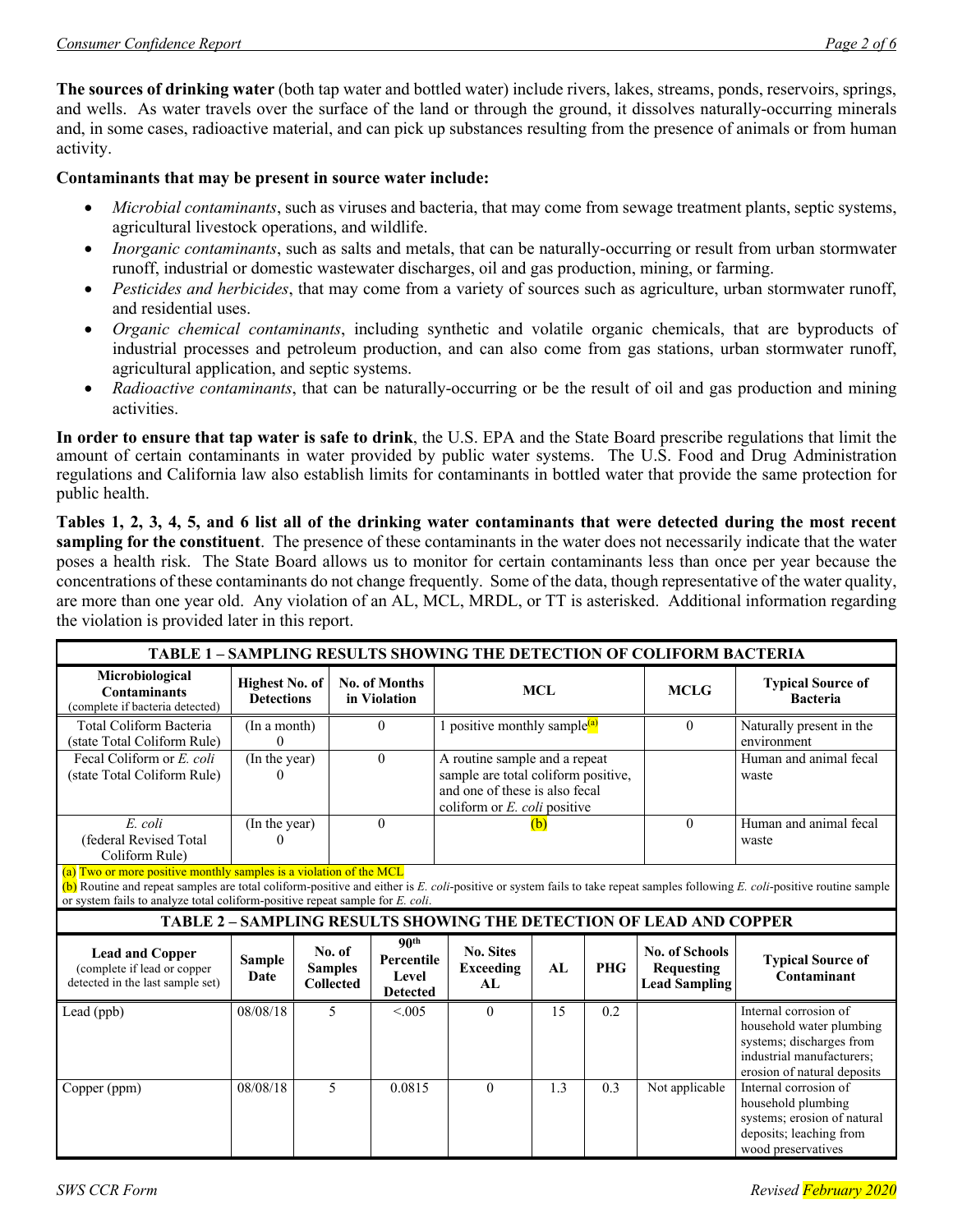| TABLE 3 - SAMPLING RESULTS FOR SODIUM AND HARDNESS                           |                       |                          |                                      |                           |                                 |                                                                                                                                    |  |
|------------------------------------------------------------------------------|-----------------------|--------------------------|--------------------------------------|---------------------------|---------------------------------|------------------------------------------------------------------------------------------------------------------------------------|--|
| <b>Chemical or Constituent</b><br>(and reporting units)                      | <b>Sample</b><br>Date | Level<br><b>Detected</b> | <b>Range of</b><br><b>Detections</b> | <b>MCL</b>                | <b>PHG</b><br>(MCLG)            | <b>Typical Source of Contaminant</b>                                                                                               |  |
| Sodium (ppm)                                                                 | 03/20/13              | 8.80                     |                                      | None                      | None                            | Salt present in the water and is<br>generally naturally occurring                                                                  |  |
| Hardness (ppm)                                                               | 03/20/13              | 35.00                    |                                      | None                      | None                            | Sum of polyvalent cations present in<br>the water, generally magnesium and<br>calcium, and are usually naturally<br>occurring      |  |
|                                                                              |                       |                          |                                      |                           |                                 | TABLE 4 - DETECTION OF CONTAMINANTS WITH A PRIMARY DRINKING WATER STANDARD                                                         |  |
| <b>Chemical or Constituent</b><br>(and reporting units)                      | <b>Sample</b><br>Date | Level<br><b>Detected</b> | <b>Range of</b><br><b>Detections</b> | <b>MCL</b><br>[MRDL]      | <b>PHG</b><br>(MCLG)<br>[MRDLG] | <b>Typical Source of Contaminant</b>                                                                                               |  |
| Turbidity                                                                    | 4/23/13               | .2500NTU                 | .2500NTU                             | 5.000NT<br>$\mathbf{U}$   |                                 | Soil runoff                                                                                                                        |  |
| TABLE 5 - DETECTION OF CONTAMINANTS WITH A SECONDARY DRINKING WATER STANDARD |                       |                          |                                      |                           |                                 |                                                                                                                                    |  |
| <b>Chemical or Constituent</b><br>(and reporting units)                      | <b>Sample</b><br>Date | <b>Level Detected</b>    | Range of<br><b>Detections</b>        | <b>SMCL</b>               | <b>PHG</b><br>(MCLG)            | <b>Typical Source of Contaminant</b>                                                                                               |  |
| Chloride                                                                     | 4/23/13               | $4.70$ mg/l              | $4.70$ mg/l                          | $500$ mg/l                |                                 | Runoff/leaching from natural                                                                                                       |  |
| Gross Alpha                                                                  | 3/16/16               | 0.020                    |                                      | 15                        | $\theta$                        | deposits; seawater influence<br>Erosion of natural deposits.                                                                       |  |
|                                                                              |                       |                          |                                      |                           |                                 |                                                                                                                                    |  |
| Fluoride                                                                     | 3/16/16               | .18mg/l                  |                                      | $2.0$ mg/l                | $\mathbf{1}$                    | Erosion of natural deposits; water<br>additive which promotes strong<br>teeth; discharge from fertilizer and<br>aluminum factories |  |
| Specific Conductance                                                         | 6/19/12               | 130.00US                 | 130.00US                             | 1600.00U<br>S             |                                 | Substances that form ions when in<br>water; seawater influence                                                                     |  |
| Sulfate                                                                      | 4/23/13               | $1.30$ mg/l              | $1.30$ mg/l                          | $500$ mg/l                |                                 | Runoff/leaching from natural<br>deposits; industrial wastes                                                                        |  |
| <b>Total Dissolved Solids</b>                                                | 4/23/13               | $160$ mg/l               | $160$ mg/l                           | $1000$ mg/l               |                                 | Runoff/leaching from natural<br>deposits                                                                                           |  |
| TABLE 6 - DETECTION OF UNREGULATED CONTAMINANTS                              |                       |                          |                                      |                           |                                 |                                                                                                                                    |  |
| <b>Chemical or Constituent</b><br>(and reporting units)                      | <b>Sample</b><br>Date | <b>Level Detected</b>    | Range of<br><b>Detections</b>        | <b>Notification Level</b> |                                 | <b>Health Effects Language</b>                                                                                                     |  |
| N/A                                                                          |                       |                          |                                      |                           |                                 |                                                                                                                                    |  |

# **Additional General Information on Drinking Water**

Drinking water, including bottled water, may reasonably be expected to contain at least small amounts of some contaminants. The presence of contaminants does not necessarily indicate that the water poses a health risk. More information about contaminants and potential health effects can be obtained by calling the U.S. EPA's Safe Drinking Water Hotline (1-800-426-4791).

Some people may be more vulnerable to contaminants in drinking water than the general population. Immuno-compromised persons such as persons with cancer undergoing chemotherapy, persons who have undergone organ transplants, people with HIV/AIDS or other immune system disorders, some elderly, and infants can be particularly at risk from infections. These people should seek advice about drinking water from their health care providers. U.S. EPA/Centers for Disease Control (CDC) guidelines on appropriate means to lessen the risk of infection by *Cryptosporidium* and other microbial contaminants are available from the Safe Drinking Water Hotline (1-800-426-4791).

Lead-Specific Language: If present, elevated levels of lead can cause serious health problems, especially for pregnant women and young children. Lead in drinking water is primarily from materials and components associated with service lines and home plumbing. Howell Mountain Elementary School is responsible for providing high quality drinking water, but cannot control the variety of materials used in plumbing components. When your water has been sitting for several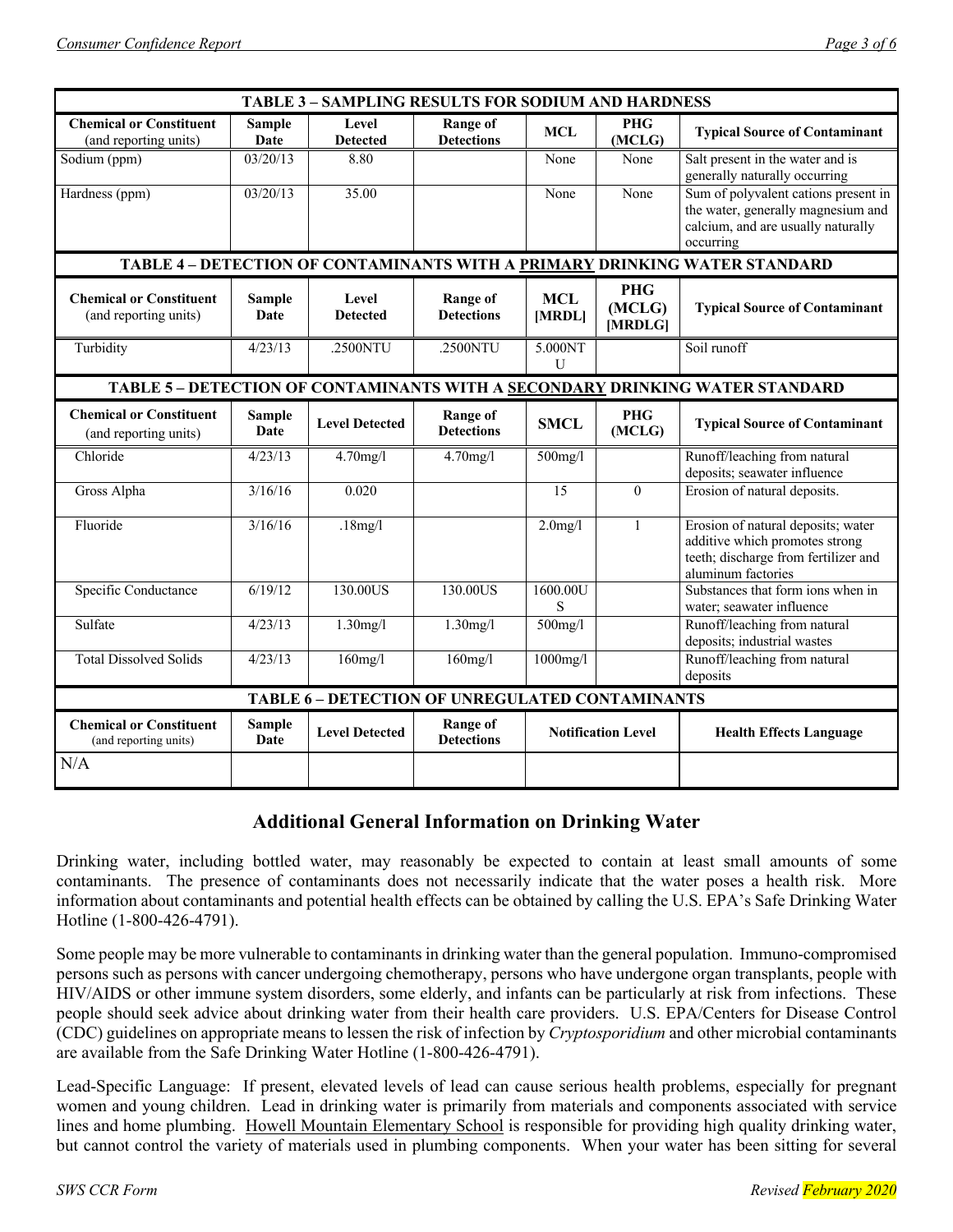hours, you can minimize the potential for lead exposure by flushing your tap for 30 seconds to 2 minutes before using water for drinking or cooking. If you are concerned about lead in your water, you may wish to have your water tested. Information on lead in drinking water, testing methods, and steps you can take to minimize exposure is available from the Safe Drinking Water Hotline (1-800-426-4791) or at http://www.epa.gov/lead.

# **Summary Information for Violation of a MCL, MRDL, AL, TT, or Monitoring and Reporting Requirement**

| VIOLATION OF A MCL, MRDL, AL, TT, OR MONITORING AND REPORTING REQUIREMENT |                    |                 |                                                  |                                   |  |  |
|---------------------------------------------------------------------------|--------------------|-----------------|--------------------------------------------------|-----------------------------------|--|--|
| <b>Violation</b>                                                          | <b>Explanation</b> | <b>Duration</b> | <b>Actions Taken to Correct</b><br>the Violation | <b>Health Effects</b><br>Language |  |  |
| N/A                                                                       |                    |                 |                                                  |                                   |  |  |
|                                                                           |                    |                 |                                                  |                                   |  |  |

# **For Water Systems Providing Groundwater as a Source of Drinking Water**

| <b>TABLE 7 - SAMPLING RESULTS SHOWING</b><br><b>FECAL INDICATOR-POSITIVE GROUNDWATER SOURCE SAMPLES</b> |                                          |                     |               |                                 |                                      |  |  |
|---------------------------------------------------------------------------------------------------------|------------------------------------------|---------------------|---------------|---------------------------------|--------------------------------------|--|--|
| <b>Microbiological Contaminants</b><br>(complete if fecal-indicator detected)                           | <b>Total No. of</b><br><b>Detections</b> | <b>Sample Dates</b> | MCL<br>[MRDL] | <b>PHG</b><br>(MCLG)<br>[MRDLG] | <b>Typical Source of Contaminant</b> |  |  |
| E. coli                                                                                                 | (In the year)<br>$\theta$                | N/A                 | $\theta$      | (0)                             | Human and animal fecal waste         |  |  |
| Enterococci                                                                                             | (In the year)<br>$^{(1)}$                | N/A                 | <b>TT</b>     | N/A                             | Human and animal fecal waste         |  |  |
| Coliphage                                                                                               | (In the year)<br>$\bf{0}$                | N/A                 | TT            | N/A                             | Human and animal fecal waste         |  |  |

# **Summary Information for Fecal Indicator-Positive Groundwater Source Samples, Uncorrected Significant Deficiencies, or Groundwater TT**

**SPECIAL NOTICE OF FECAL INDICATOR-POSITIVE GROUNDWATER SOURCE SAMPLE**

N/A

### **SPECIAL NOTICE FOR UNCORRECTED SIGNIFICANT DEFICIENCIES**

N/A

| <b>VIOLATION OF GROUNDWATER TT</b> |                    |                 |                                                  |                                   |  |  |
|------------------------------------|--------------------|-----------------|--------------------------------------------------|-----------------------------------|--|--|
| <b>TT Violation</b>                | <b>Explanation</b> | <b>Duration</b> | <b>Actions Taken to Correct</b><br>the Violation | <b>Health Effects</b><br>Language |  |  |
| N/A                                |                    |                 |                                                  |                                   |  |  |
|                                    |                    |                 |                                                  |                                   |  |  |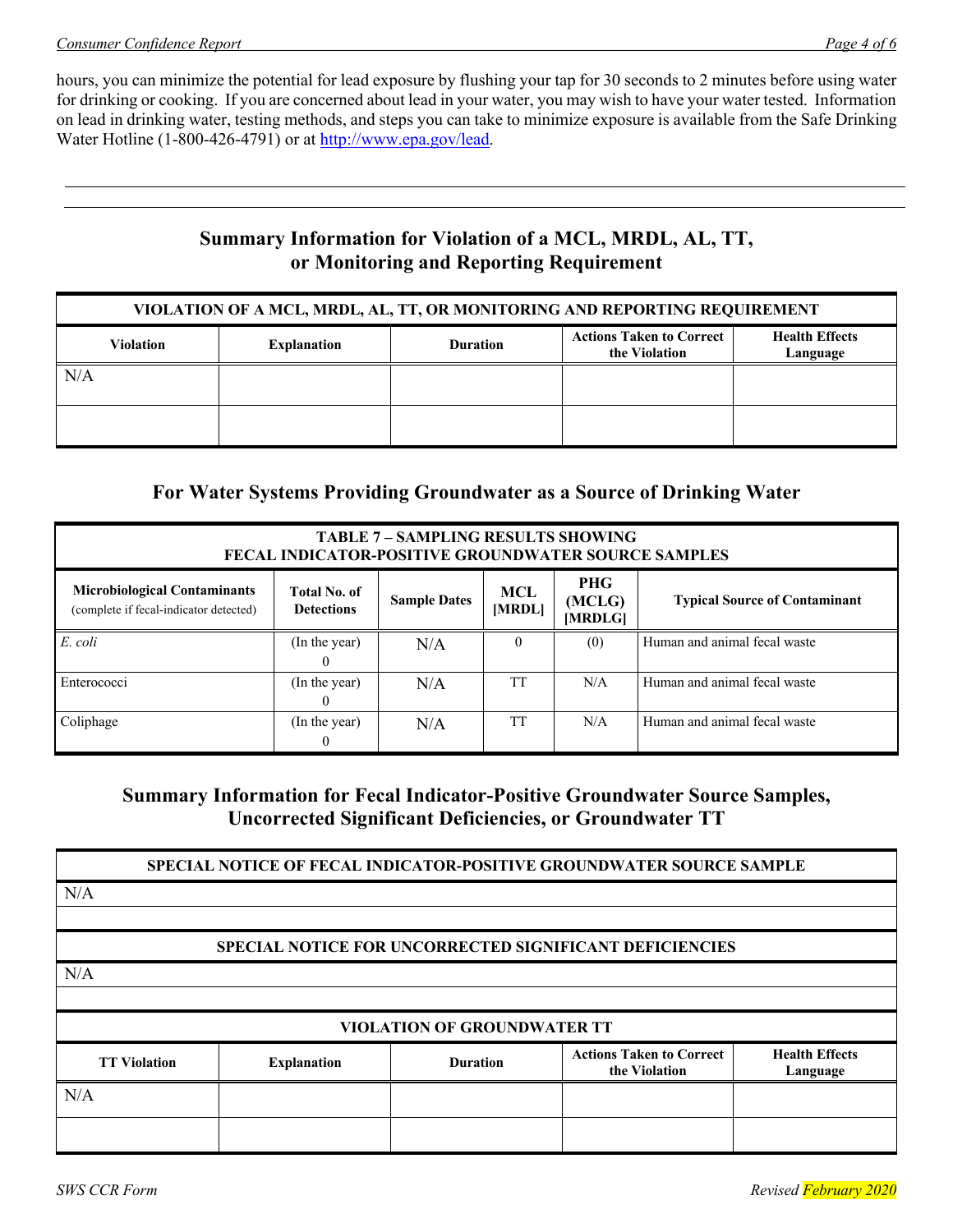# **For Systems Providing Surface Water as a Source of Drinking Water**

#### **TABLE 8 - SAMPLING RESULTS SHOWING TREATMENT OF SURFACE WATER SOURCES**

| Treatment Technique <sup>(a)</sup><br>(Type of approved filtration technology used)                      | N/A                                                                                                                                                                                                                   |  |  |
|----------------------------------------------------------------------------------------------------------|-----------------------------------------------------------------------------------------------------------------------------------------------------------------------------------------------------------------------|--|--|
| Turbidity Performance Standards <sup>(b)</sup><br>(that must be met through the water treatment process) | Turbidity of the filtered water must:<br>1 – Be less than or equal to ______ NTU in 95% of measurements in a month.<br>2 – Not exceed NTU for more than eight consecutive hours.<br>$3 - Not exceed$ NTU at any time. |  |  |
| Lowest monthly percentage of samples that met Turbidity<br>Performance Standard No. 1.                   |                                                                                                                                                                                                                       |  |  |
| Highest single turbidity measurement during the year                                                     |                                                                                                                                                                                                                       |  |  |
| Number of violations of any surface water treatment<br>requirements                                      |                                                                                                                                                                                                                       |  |  |

(a) A required process intended to reduce the level of a contaminant in drinking water.

(b) Turbidity (measured in NTU) is a measurement of the cloudiness of water and is a good indicator of water quality and filtration performance. Turbidity results which meet performance standards are considered to be in compliance with filtration requirements.

# **Summary Information for Violation of a Surface Water TT**

| <b>VIOLATION OF A SURFACE WATER TT</b>                                                                                                                |  |  |  |  |  |  |
|-------------------------------------------------------------------------------------------------------------------------------------------------------|--|--|--|--|--|--|
| <b>Actions Taken to Correct</b><br><b>Health Effects</b><br><b>TT Violation</b><br><b>Duration</b><br><b>Explanation</b><br>the Violation<br>Language |  |  |  |  |  |  |
| N/A                                                                                                                                                   |  |  |  |  |  |  |

# **Summary Information for Operating Under a Variance or Exemption**

N/A

# **Summary Information for Federal Revised Total Coliform Rule Level 1 and Level 2 Assessment Requirements**

### **Level 1 or Level 2 Assessment Requirement not Due to an** *E. coli* **MCL Violation**

Coliforms are bacteria that are naturally present in the environment and are used as an indicator that other, potentially harmful, waterborne pathogens may be present or that a potential pathway exists through which contamination may enter the drinking water distribution system. We found coliforms indicating the need to look for potential problems in water treatment or distribution. When this occurs, we are required to conduct assessment(s) to identify problems and to correct any problems that were found during these assessments.

During the past year we were required to conduct [*0*] Level 1 assessment(s). [*0*] Level 1 assessment(s) were completed. In addition, we were required to take  $\lceil \theta \rceil$  corrective actions and we completed  $\lceil \theta \rceil$  of these actions.